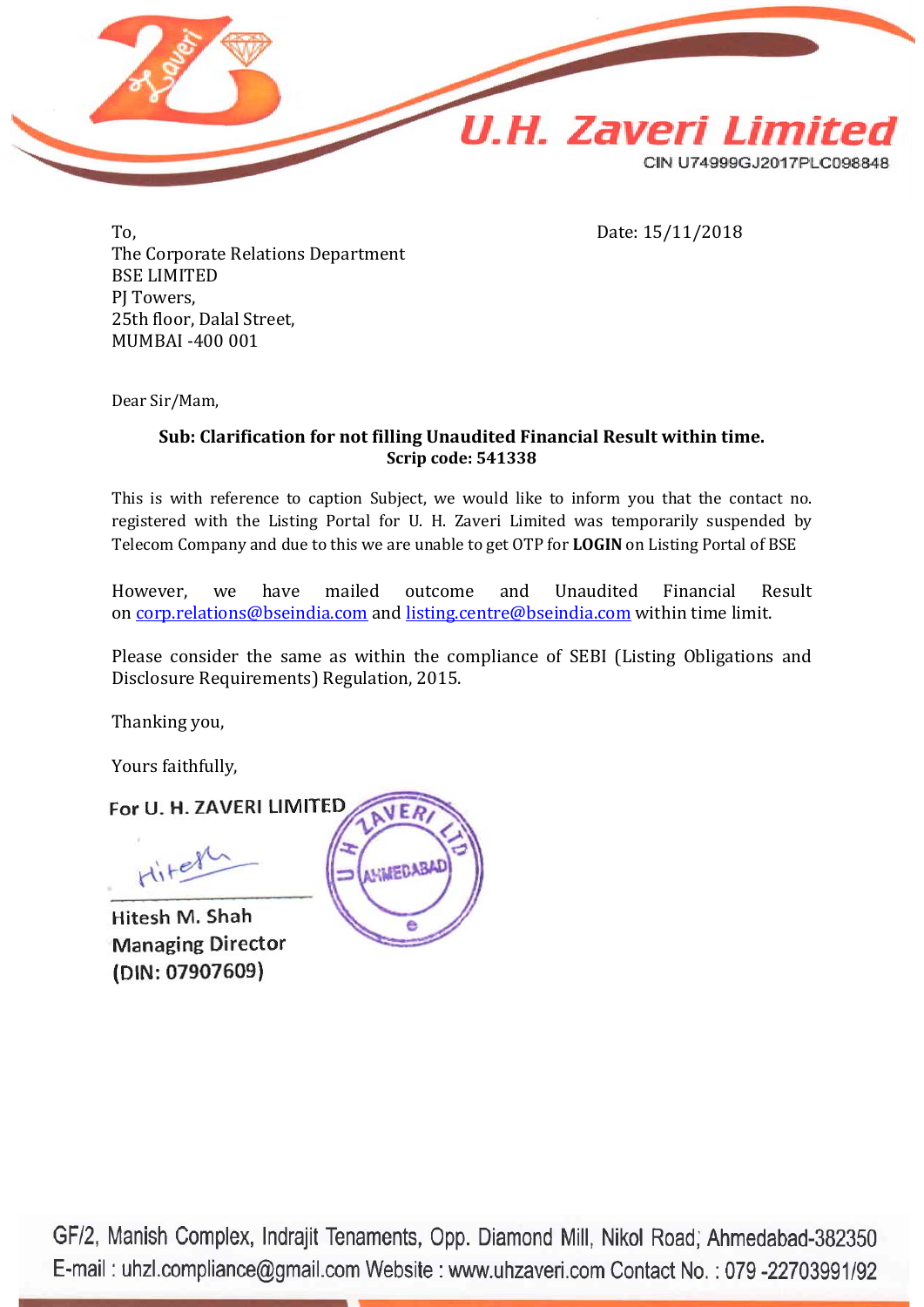

To, Date: 14/11/2018 The Corporate Relations Department BSE LIMITED PJ Towers, 25th floor, Dalal Street, MUMBAI -400 001

**Sub: Outcome of Board Meeting BSE Code: 541338**

**Ref: Submission of Unaudited Financial Results for the Half year ended on 30th September, 2018 pursuant to Regulation 33 of SEBI (Listing Obligations and Disclosure Requirements) Regulation, 2015**

Dear Sir,

This is to inform you under Regulation 30 and any other Regulation of SEBI (Listing Obligations and Disclosure Requirements) Regulations, 2015 that a meeting of the Board of Directors of the Company was held on Wednesday, 14th November, 2018, In that meeting the Board has decided the following matters:

1. Considered and approved the Un-audited financial results of the Company for the Half year ended on 30th September, 2018.

#### **We hereby enclose the following:**

- I. Un-audited Financial Results (Standalone) for the half year ended on 30th September, 2018.
- II. Limited Review Report on Un-audited Financial Results for the Half year ended on 30th September, 2018.

The Board Meeting Commenced at 5.00 PM and Concluded at 5.45PM.

Please take the information on record.

Thanking you,

Yours faithfully,<br>For U. H. ZAVERI LIMITED

Hitel

Hitesh M. Shah **Managing Director** (DIN: 07907609)

GF/2, Manish Complex, Indrajit Tenaments, Opp. Diamond Mill, Nikol Road; Ahmedabad-382350 E-mail: uhzl.compliance@gmail.com Website: www.uhzaveri.com Contact No.: 079-22703991/92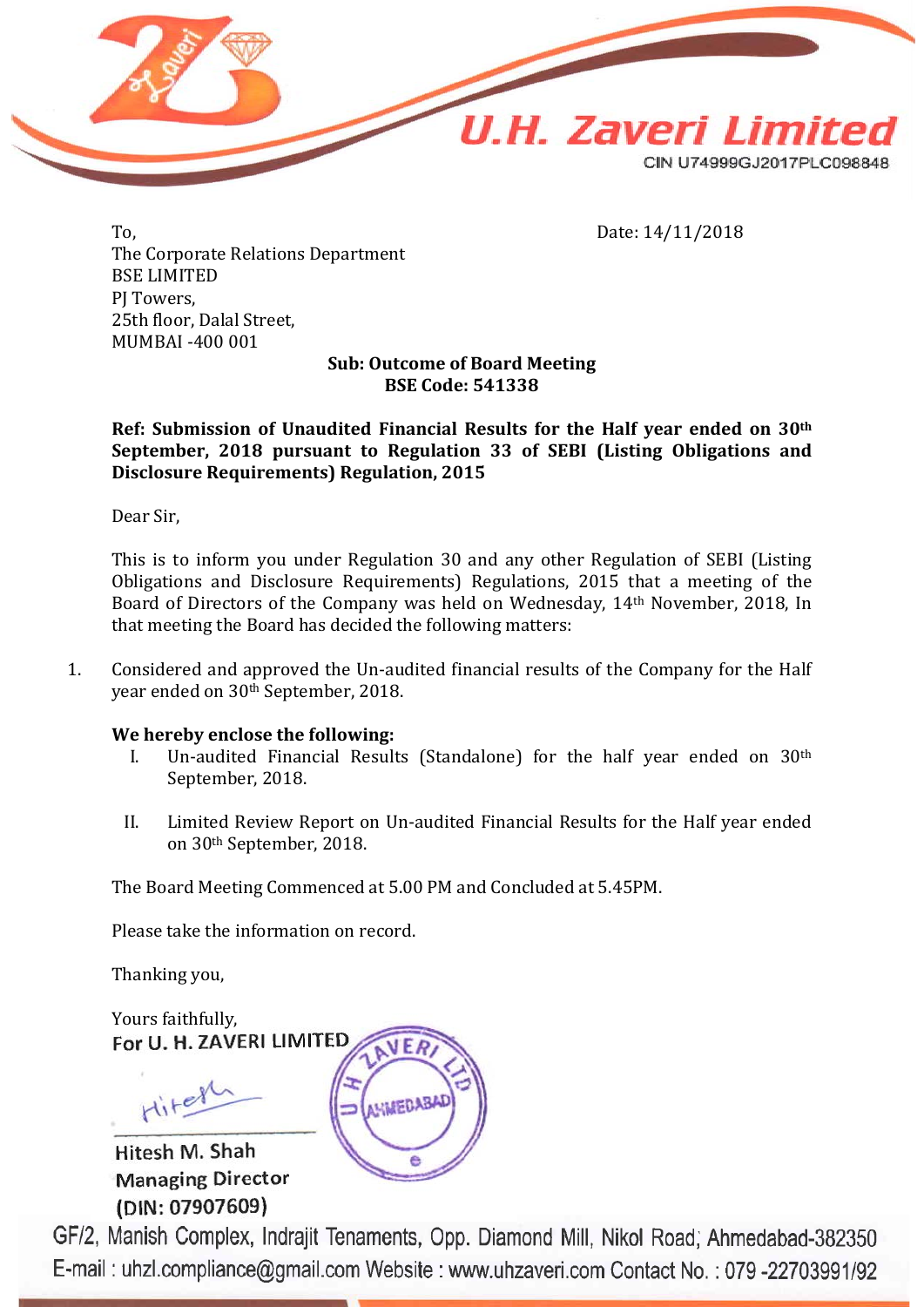

To, The Board of Directors, **U. H. ZAVERI LIMITED** Ahmedabad

## **Sub.: Limited Review Report Ref.: Unaudited Financial Statement for the Half year ended on 30th September, 2018**

Dear Sir,

We have reviewed the accompanying statement of unaudited financial results of **U. H. ZAVERI LIMITED** for the half year ended **30th September, 2018.** This statement is the responsibility of the Company's Management and has been approved by the Board of Directors. Our responsibility is to issue a report on these financial statements based on our review.

We conducted our review in accordance with the Standard on Review Engagement (SRE) 2410, Engagements to Review Financial Statements issued by the Institute of Chartered Accountants of India. This standard requires that we plan and perform the review to obtain moderate assurance as to whether the financial statements are free of material misstatement. A review is limited primarily to inquiries of company personnel and analytical procedures applied to financial data and thus provide less assurance than an audit. We have not performed an audit and accordingly, we do not express an audit opinion.

Based on our review conducted as above, nothing has come to our attention that causes us to believe that the accompanying statement of unaudited financial results prepared in accordance with the recognition and measurements principals laid down in Indian Accounting Standards 34 "Interim Financial Reporting" ( "Ind AS 34 ") prescribed under section 133 of the Companies Act, 2013 read with relevant rules issued there under and other accounting principles generally accepted in India and policies, has not disclosed the information required to be disclosed in terms of Regulation 33 of the SEBI (Listing Obligations and Disclosure Requirements) Regulations, 2015 including the manner in which it is to be disclosed, or that it contains any material misstatement.

**For, BHAGAT & CO. Place: Ahmedabad Chartered Accountants Date: 14/11/2018 Firm Registration No: 127250W**

**Shankar Prasad Bhagat Membership No: 052725 Partner**

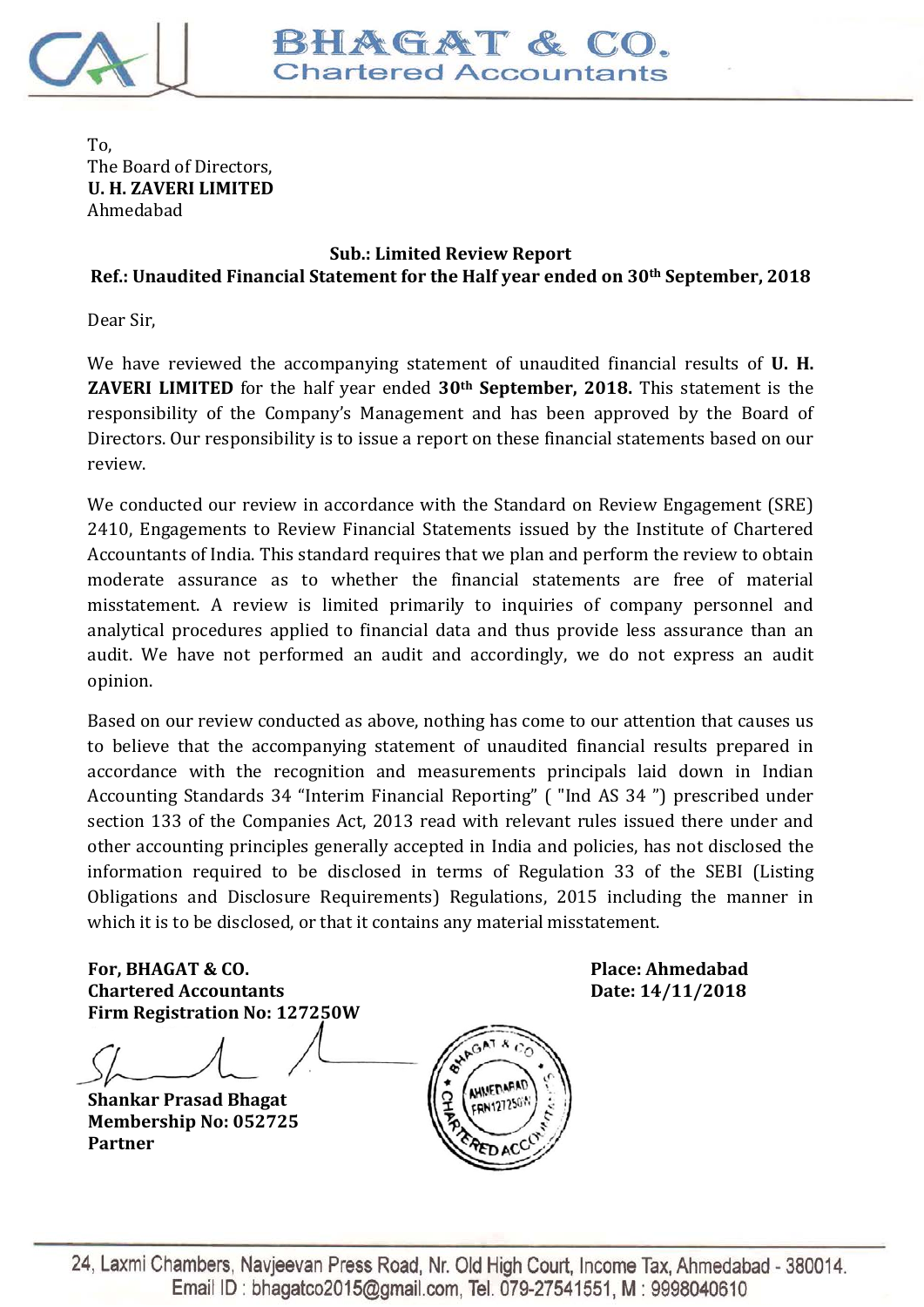|        | GF/2, Manish Complex, Indrajit Tenaments, Opp-Diamond Mill, Nikol Road Ahmedabad - 382350, Gujarat                             |                                  |                                          |  |
|--------|--------------------------------------------------------------------------------------------------------------------------------|----------------------------------|------------------------------------------|--|
|        | UNAUDITED FINANCIAL RESULTS FOR THE HALF YEAR & YEAR ENDED ON 31.03.2018                                                       |                                  |                                          |  |
| Sr. No | Particulars                                                                                                                    | Half year ended on<br>30.09.2018 | (IN LACS)<br>Year Ended on<br>31.03.2018 |  |
|        |                                                                                                                                | Audited                          | Audited                                  |  |
|        |                                                                                                                                |                                  |                                          |  |
|        | Revenue from operations                                                                                                        | 608.79                           | 1,627.71                                 |  |
|        | Other Income                                                                                                                   | 608.79                           | 1627.71                                  |  |
| Ш      | Total Revenue (I +II)                                                                                                          | ٧.                               |                                          |  |
| IV     | <b>Expenses:</b>                                                                                                               |                                  |                                          |  |
|        | Cost of materials consumed                                                                                                     | 725.75                           | 1,804.00                                 |  |
|        | Purchase of Stock-in-Trade<br>Changes in inventories of finished goods, work-in-progress and Stock-in-                         |                                  |                                          |  |
|        | Trade                                                                                                                          | (131.34)                         | (263.78)                                 |  |
|        | <b>Employee Benefit Expense</b>                                                                                                | 4.12                             | 13.23                                    |  |
|        | <b>Financial Costs</b>                                                                                                         | 0.01                             | 0.01                                     |  |
|        | Depreciation and Amortization Expense                                                                                          | 1.02                             | 2.04                                     |  |
|        | Other Expenses                                                                                                                 | 1.30                             | 3.73                                     |  |
|        | <b>Total Expense</b>                                                                                                           | 600.86                           | 1559.23                                  |  |
| V      | Profit before exceptional and extraordinary items and tax                                                                      | 7.93                             | 68.48                                    |  |
| ٧I     | <b>Exceptional Items</b>                                                                                                       |                                  |                                          |  |
| VII    | Profit before extraordinary items and tax (V - VI)                                                                             | 7.93                             | 68.48                                    |  |
| VIII   | <b>Extraordinary Items</b>                                                                                                     |                                  |                                          |  |
|        |                                                                                                                                |                                  | 68.48                                    |  |
| IX     | Profit before tax (VII - VIII)                                                                                                 | 7.93                             |                                          |  |
| X      | Tax expense:                                                                                                                   |                                  |                                          |  |
|        | (1) Current tax                                                                                                                | 2.40                             | 8.38                                     |  |
|        | (2) Deferred tax                                                                                                               | $\sim$                           | 0.05                                     |  |
|        |                                                                                                                                |                                  | 60.05                                    |  |
| XI     | Profit(Loss) from the period from continuing operations                                                                        | 5.53                             |                                          |  |
|        | Less: Dividend                                                                                                                 |                                  |                                          |  |
|        | Less: Tax on Dividend                                                                                                          |                                  |                                          |  |
|        |                                                                                                                                | 5.53                             | 60.05                                    |  |
| XII    | Balance carried Forward to Balance Sheet                                                                                       |                                  |                                          |  |
|        | Paid-up Equity share capital (at par Value of Rs.10 each)                                                                      | 611.64                           | 389.64                                   |  |
| XIII   |                                                                                                                                |                                  |                                          |  |
|        | Reserves excluding revaluation reserves                                                                                        |                                  | 176.05                                   |  |
| XIV    |                                                                                                                                |                                  |                                          |  |
| XV     | a) Earning per equity share before Exceptinal items                                                                            |                                  |                                          |  |
|        | $(1)$ Basic                                                                                                                    | 0.09                             | 1.54                                     |  |
|        | (2) Diluted                                                                                                                    | 0.09                             | 1.54                                     |  |
|        |                                                                                                                                |                                  |                                          |  |
|        | b)Earning per equity share after Exceptinal items                                                                              |                                  |                                          |  |
|        | $(1)$ Basic                                                                                                                    | 0.09                             | 1.54                                     |  |
|        | (2) Diluted                                                                                                                    | 0.09                             | 1.54                                     |  |
|        | Notes:<br>1). The above Financial Results were reviewed by the Audit Committee and Approved by the Board of Directors at their |                                  |                                          |  |
|        | respective Meeting held on 14th November, 2018                                                                                 |                                  |                                          |  |
|        | 2) The Company's business activity fall within a singal primary business segment.                                              |                                  |                                          |  |
|        | 3). Previous year's figures are re-grouped, re-classified wherever necessary.                                                  |                                  |                                          |  |
|        |                                                                                                                                |                                  | By order of the Board of Directors       |  |
|        |                                                                                                                                | For, U. H. Zaveri Ltd            |                                          |  |
|        |                                                                                                                                | Hiren                            |                                          |  |
|        |                                                                                                                                |                                  |                                          |  |

si

 $\ddot{\circ}$